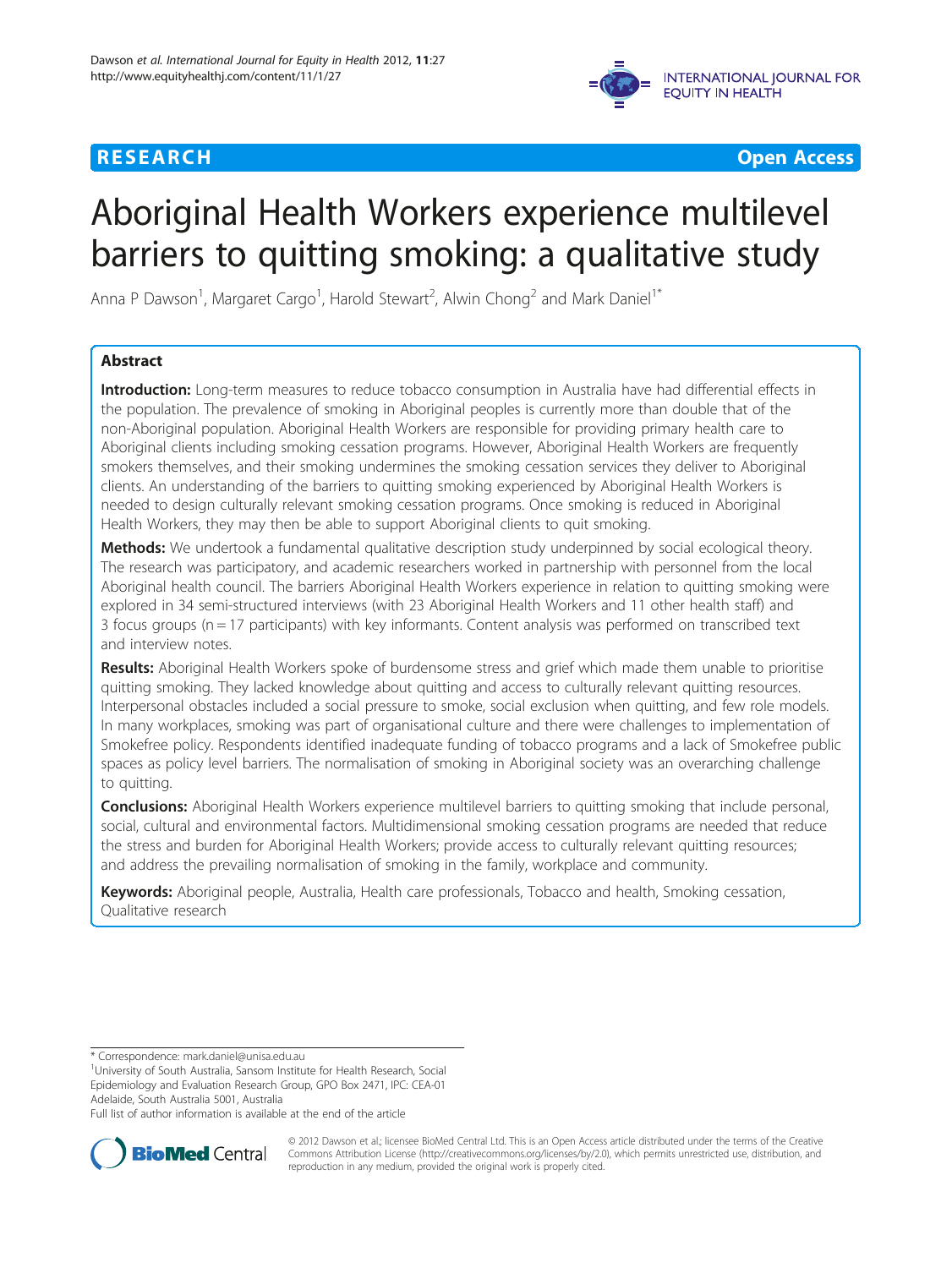#### Introduction

Since the emergence of the first case–control studies linking smoking and cancer in 1950 [\[1](#page-9-0)-[3\]](#page-9-0), government action on tobacco in Australia has become increasingly comprehensive. Measures have included banning of direct radio and television advertising by 1976, and elimination of all print media advertising and sponsorship by the mid 1990's [[4\]](#page-9-0). Mass media campaigns emerged at the state level in the 1980's and a comprehensive National Tobacco Campaign was launched in 1997 [\[5](#page-9-0)]. Implementation of Smokefree workplace policies began in 1986, and Smokefree policies for enclosed public spaces existed in most states and territories by 2000 [\[6](#page-9-0)]. Individual-level smoking cessation interventions also became available, such as nicotine replacement therapy, pharmacological treatments and counseling (face-to-face and telephone). Taxation measures have also made cigarettes increasingly unaffordable: the cost of cigarettes in 2007 included 62.5% in federal taxes [\[7\]](#page-9-0).

The long-term efforts to reduce tobacco consumption in Australia have been successful in the general Australian population: the last four decades have seen a consistent decline in smoking prevalence from 34% in 1980 to 19% in 2007 [\[8\]](#page-9-0). Tobacco control initiatives (e.g. smokefree policies, taxation measures, nicotine replacement therapy, smoking cessation programs, media campaigns) have not been equally effective for Aboriginal and Torres Strait Islander Australians (hereafter referred to as Aboriginal peoples). The first national survey of Aboriginal peoples in 1994 showed that an alarming 55% of the population were current smokers [[9\]](#page-9-0). In 2008, 47% of Aboriginal Australians  $\geq 15$  years were smokers, more than double the rate of the non-Aboriginal population [[10\]](#page-9-0). DiGiacomo and colleagues [[11\]](#page-9-0) posit lack of access and the inappropriateness of existing smoking cessation services for Aboriginal peoples as two factors contributing to the inequitable effect of tobacco control initiatives.

Aboriginal Health Workers (AHWs) are responsible for delivering primary health care to Aboriginal people and are often the first person an Aboriginal client sees when accessing health services [[12\]](#page-9-0). AHWs are employed in both community-controlled Aboriginal health services (which are governed by a board of local Aboriginal community members) and mainstream health services that have a designated Aboriginal Health unit. AHWs have a mandate to coordinate a variety of health programs including smoking cessation advice and support [[13\]](#page-9-0). However, personal tobacco use in AHWs compromises their provision of smoking cessation advice to Aboriginal clients [\[14](#page-9-0)-[18\]](#page-9-0). Some AHWs who smoke report that they do not talk to clients about smoking for fear of feeling hypocritical [\[14](#page-9-0)]. The continuing high prevalence of smoking in the Aboriginal population may therefore be perpetuated by inadequate support for quitting due to a large proportion of AHWs who smoke: rates of 46-64% in AHWs across Australia are reported [[14,18-21](#page-9-0)]. Prevention of smoking in AHWs must be prioritised because tobacco is the leading contributor to the burden of disease in Aboriginal Australians [\[22](#page-9-0)].

Smoking in the Aboriginal population is known to be influenced and perpetuated by a complex range of social, cultural and environmental factors [\[23](#page-9-0)-[25\]](#page-10-0). The high prevalence of smoking in AHWs suggests that current tobacco control initiatives inadequately address the needs of this worker population. AHWs are members of the Aboriginal communities they serve and are likely to experience many challenges to quitting smoking that other community members' experience (e.g. stress, nicotine addiction, social pressures). However, it is plausible that there are also unique contextual factors that make quitting smoking difficult for AHWs and that these factors need to be taken into account in designing smoking cessation programs. Hence, a comprehensive understanding of the barriers to smoking cessation in AHWs was needed to develop effective interventions that reduce smoking in this workforce. We present in this article the findings from an in-depth exploratory qualitative study that aimed to identify the direct and indirect barriers to quitting smoking experienced by AHWs.

### **Methods**

#### Study context, design and theoretical orientation

We undertook this study within a three-year (2009– 2011) mixed-method participatory research project investigating smoking in AHWs in South Australia. The ultimate aim of the project was to develop culturally relevant strategies to promote smoking cessation in AHWs. Characterization of the barriers to cessation in this sub-study enabled subsequent identification of the supports AHWs need to quit smoking, and thus was key to achieving overall project objectives. The project was underpinned by the six Iga Warta principles for Aboriginal health projects: a pro-active preventive approach, coordinated activities across sectors, sustainability, consideration of the social determinants of health, and sensitivity to Aboriginal notions of time and space and Aboriginal community and family [\[26\]](#page-10-0). University researchers (who were non-Aboriginal) and key members of the Aboriginal Health Council of South Australia (AHCSA) shared decision making throughout the project. Ongoing support was provided by the State-wide Puyu Wiya (No Smoking) Advisory Group (the peak body for decision making related to Aboriginal tobacco prevention and control in South Australia) and the Aboriginal Primary Health Care Workers Forum (the collective body of AHW representatives in South Australia).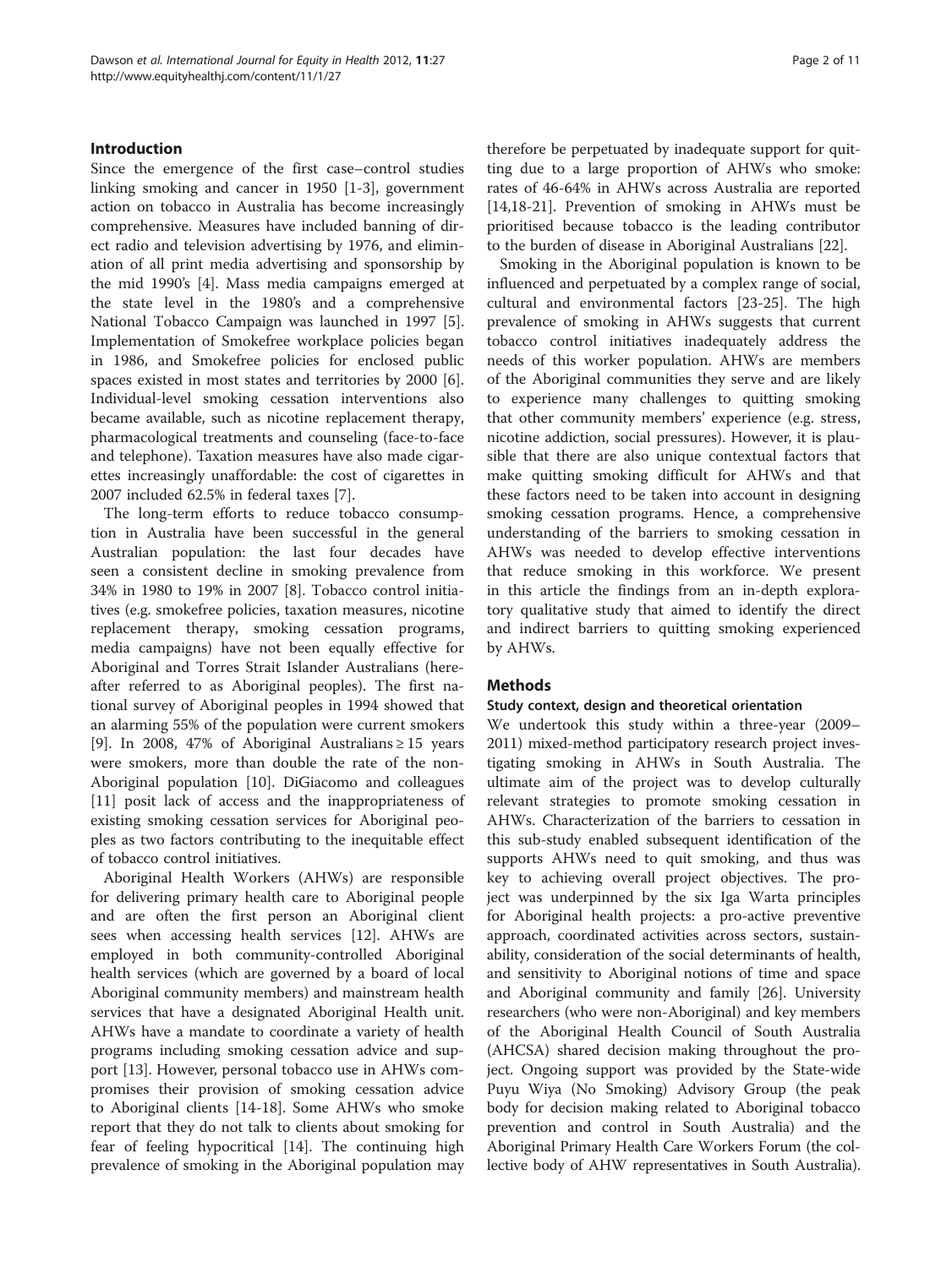Mutual trust and respect among partners was developed to promote two-way learning, empowerment, shared ownership and to ensure that culture was respected [\[27](#page-10-0)].

We utilised a fundamental qualitative descriptive design [[28\]](#page-10-0) to provide a comprehensive, low-inference description of the barriers to quitting smoking. Fundamental qualitative description stays close to the data ('data-near') unlike more interpretive qualitative methodologies (e.g. grounded theory, phenomenology) that re-present events in other terms [\[29](#page-10-0)]. This straight description of phenomena was selected to provide meaningful data for immediate application in program planning activities. The social ecological paradigm is consistent with Aboriginal notions of health and wellbeing [\[30](#page-10-0)], hence we used social ecological theory to inform the study design [\[31](#page-10-0)]. Quitting barriers were framed according to multiple levels of behavioural influence: individual factors, interpersonal processes, workplace factors, community factors and public policy [\[32](#page-10-0)]. Broader contextual and historical influences that are salient determinants of chronic disease in Indigenous populations were also considered [[33\]](#page-10-0).

#### Participants and data collection

The State-wide Tackling Tobacco Coordinator, who was a respected elder employed at AHCSA, provided cultural mentorship to the non-Aboriginal members of our research team. Fifteen field visits to metropolitan, rural and remote health services were undertaken in conjunction with the Tackling Tobacco Coordinator where possible, to promote the credibility of our research team and the project. We presented information about the research project and engaged in informal discussions about smoking before inviting local health staff to participate in semi-structured interviews and focus groups. Data collection was sequential in that interviews were conducted first  $(n = 22)$ , followed by focus groups to clarify emergent findings from interviews  $(n = 3)$  and the remainder of interviews  $(n = 12)$ . The final three of n = 34 interviews yielded no new information indicative of data saturation.

Participants were purposively invited to interviews based on their smoking status (i.e. never smoked, ex-smoker or current smoker) or role within the health service. While the views of AHWs were of greatest interest, other health service staff and personnel working in tobacco control were also invited to participate to capture a broad range of perspectives. In this way, we captured second-hand observations of the challenges AHWs face in relation to quitting, known as 'shadowed data' [\[34](#page-10-0)], in addition to the direct experiences of AHWs. Thirtyfour interviews were conducted in the workplace between August 2009 and August 2010. Interview duration (mean 51 [range 16–133] minutes) was dependent

upon availability of time and readiness to share information. Table 1 describes the 23 AHWs, 9 other health service staff and two tobacco control personnel that participated.

The interview schedule was semi-structured and enquired into the barriers to quitting smoking via a number of avenues. Smokers were asked about previous quit attempts (e.g. Have you ever tried quitting before?) and the factors relating to relapse (e.g. Why did you start again?). Smokers not wanting to quit were asked why (e.g. What is stopping you from trying to quit smoking?), and those currently undertaking a quit attempt were asked about the challenges involved (e.g. What are you finding the hardest?). Ex-smokers were invited to tell the story of quitting including what features made it difficult. In this way, challenges to quitting faced by current smokers as well as those recalled by ex-smokers were included in analysis. Non-smokers and management staff were asked about the support AHWs need (e.g. What do you think AHWs need to help them quit smoking?) to explore their perceptions of the challenges to quitting faced by AHWs.

Focus group discussions were used to clarify emergent interview findings and were conducted in April and May 2010 following completion of the first 22 interviews. Barriers to cessation identified during interviews that required clarification (i.e. stress, pressure to quit, the role of smoking in social connectivity) were presented to the group to initiate discussion and elucidation. The dynamic of collective discussions was particularly useful in exploring the barriers to quitting that existed at an aggregate (e.g. organisational, cultural) level. Questions were asked around organisational culture (e.g. Is there a

|  |  |  |  | Table 1 Interview participant characteristics |
|--|--|--|--|-----------------------------------------------|
|--|--|--|--|-----------------------------------------------|

|                 | <b>AHWs</b> | <b>Health Service</b><br>Personnel (Managers,<br>Supervisors,<br>Nursing staff) | <b>Tobacco</b><br>Control<br>Personnel | All            |
|-----------------|-------------|---------------------------------------------------------------------------------|----------------------------------------|----------------|
| Participants    | 23          | 9                                                                               | $\mathfrak{D}$                         | 34             |
| Gender (M/F)    | 10/13       | 3/6                                                                             | 2/0                                    | 15/19          |
| Location        |             |                                                                                 |                                        |                |
| Metropolitan    | 9           | $\mathfrak{D}$                                                                  | 1                                      | 12             |
| Rural           | 13          | 6                                                                               | 1                                      | 20             |
| Remote          | 1           | 1                                                                               | 0                                      | $\mathfrak{D}$ |
| Ethnicity       |             |                                                                                 |                                        |                |
| Aboriginal      | 23          | 3                                                                               | $\overline{2}$                         | 28             |
| Other           | 0           | 6                                                                               | $\Omega$                               | 6              |
| Smoking History |             |                                                                                 |                                        |                |
| Never Smoked    | 1           | 5                                                                               | 0                                      | 6              |
| Ex-smoker       | 9           | 0                                                                               | $\mathfrak{D}$                         | 11             |
| Current smoker  | 13          | 4                                                                               | 0                                      | 17             |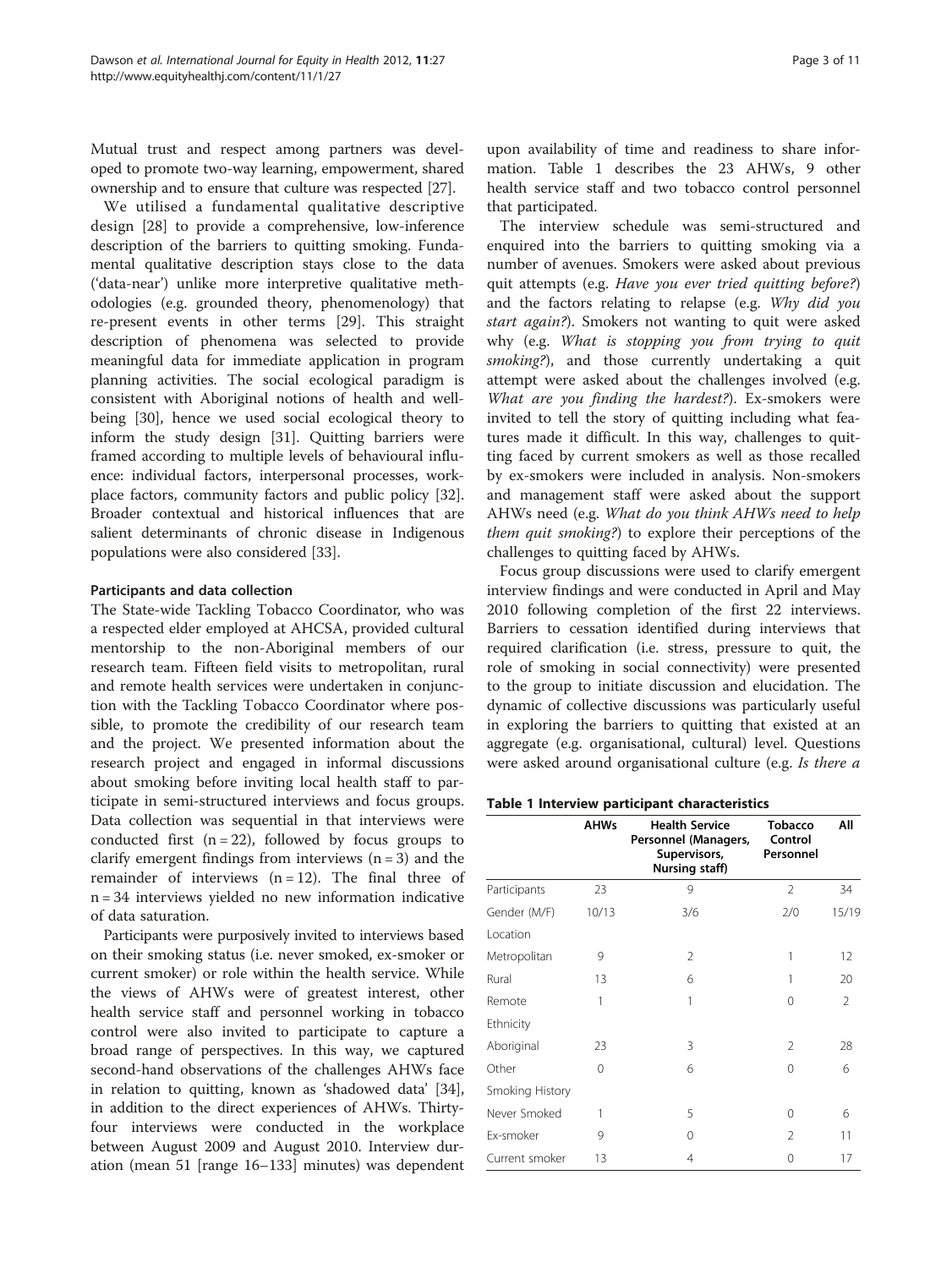smoking culture in this organisation?) and the family (e.g. Is having someone at home who smokes a problem for health workers who want to give up smoking?). Participation by AHWs as well as a range of other health service staff was welcomed. In total, 17 health service staff (including 4 AHWs, 3 home and community care workers, 2 trainee enrolled nurses and 8 other health service staff) who were 53% female participated in three focus groups (mean 57 [range 45–71] minutes) conducted in regional locations in April and May 2010.

Interviewers were non-Aboriginal and non-smokers, and had previous experience working in Aboriginal health research and in conducting interviews and group discussions. All participants provided written informed consent after being provided with information about the nature of the research. Digital recordings of interviews and focus groups were captured in most instances, and were transcribed verbatim by an external provider. There were three instances where notes were used to record the responses of participants: two participants elected not to be recorded, and one interview with a rural participant was conducted over the telephone. Ethical approval for the research was granted by two institutional human research ethics committees and the South Australian Aboriginal Health Research and Ethics Committee.

#### Data analysis

Digital recordings of interviews and focus groups were listened to in full prior to analysis to ensure the analyst was cognizant of the full emotive content of the data (e.g. anger, frustration, sadness). A brief narrative summary was generated for each interviewee. Content analysis of transcribed text and interview notes was based on the method of Graneheim and Lundman [[35](#page-10-0)] and undertaken in NVivo 8 software (QSR International Pty Ltd, 2008). The text was divided into meaning units that included words, sentences or paragraphs related in content and context. Categories were then created that represented internally homogeneous and externally heterogeneous [[36](#page-10-0)] groups of meaning units that expressed the manifest content of the data. Underlying themes that emerged across the categories of quitting barriers were also identified. Themes are "a thread of an underlying meaning through condensed meaning units, codes or categories, on an interpretative level" (p.107) [\[35\]](#page-10-0). The analysis was performed in an iterative manner. First AD reviewed all data and identified emerging categories and themes. MC then undertook a secondary review of the subdivision of data and a series of discussions were held to refine the categories and themes. The active engagement of Aboriginal partners and stakeholders in the data interpretation process was considered paramount to the participatory process. A collective member checking process was undertaken (August, 2010) prior to the last round of  $n = 8$  interviews to confirm emerging findings and identify omissions. Findings were presented to and discussed with ten employees (including 5 AHWs) of a metropolitan health service, four of whom also participated in interviews. The barriers to cessation were refined as a result of the stakeholder feedback (e.g. nicotine addiction, not previously elaborated as a barrier to quitting, was described). Two Aboriginal partners (AC, HS) who were members of the research team also reviewed and refined the categories and themes in an ongoing manner to ensure the cultural relevance and rigour of the findings.

#### Results

The barriers to cessation presented here were drawn from interviews, focus groups and the collective member checking process. A majority of AHWs wanted to quit smoking and recognised that smoking was bad for their health, negatively affected their families and undermined their role model capacity in the community. Despite their desire to quit, many AHWs hadn't attempted to quit smoking. Others had made attempts but were unsuccessful. A range of factors related to the individual (beliefs, priorities, knowledge and so on) and pertaining to interpersonal relationships, the workplace, the community and public policy were identified as barriers to quitting smoking in AHWs. It was evident that participants perceived that the social and environmental contexts where AHWs worked and lived created challenges to quitting. Individual AHWs experienced a unique range of barriers that appeared to be dependent upon their personal characteristics, relationships and environmental context. In the text that follows, the barriers to quitting are highlighted in bold.

#### Individual barriers

Stress and Grief and Loss were frequently reported by AHWs and emerged as primary obstacles to quitting smoking and avoiding relapse. AHWs reported a high level of stress due to a multitude of challenges such as health concerns, excessive work demands, inequity in the workplace, family issues, institutionalised racism and the pervasiveness of social disadvantage. Stories of the burden of chronic disease in the families of AHWs and premature deaths in the community were common. The associated grief and loss (particularly premature loss of parents) was associated with increasing the number of cigarettes smoked (in current smokers), or a relapse of smoking (in those that had quit). Experiences of stress inhibited thinking about quitting smoking, as described in this account:

If there's a stress, a death or anything else happening in my life you know, I don't think about giving up, that would be the last thing that's on my mind at that time. [AHW, smoker]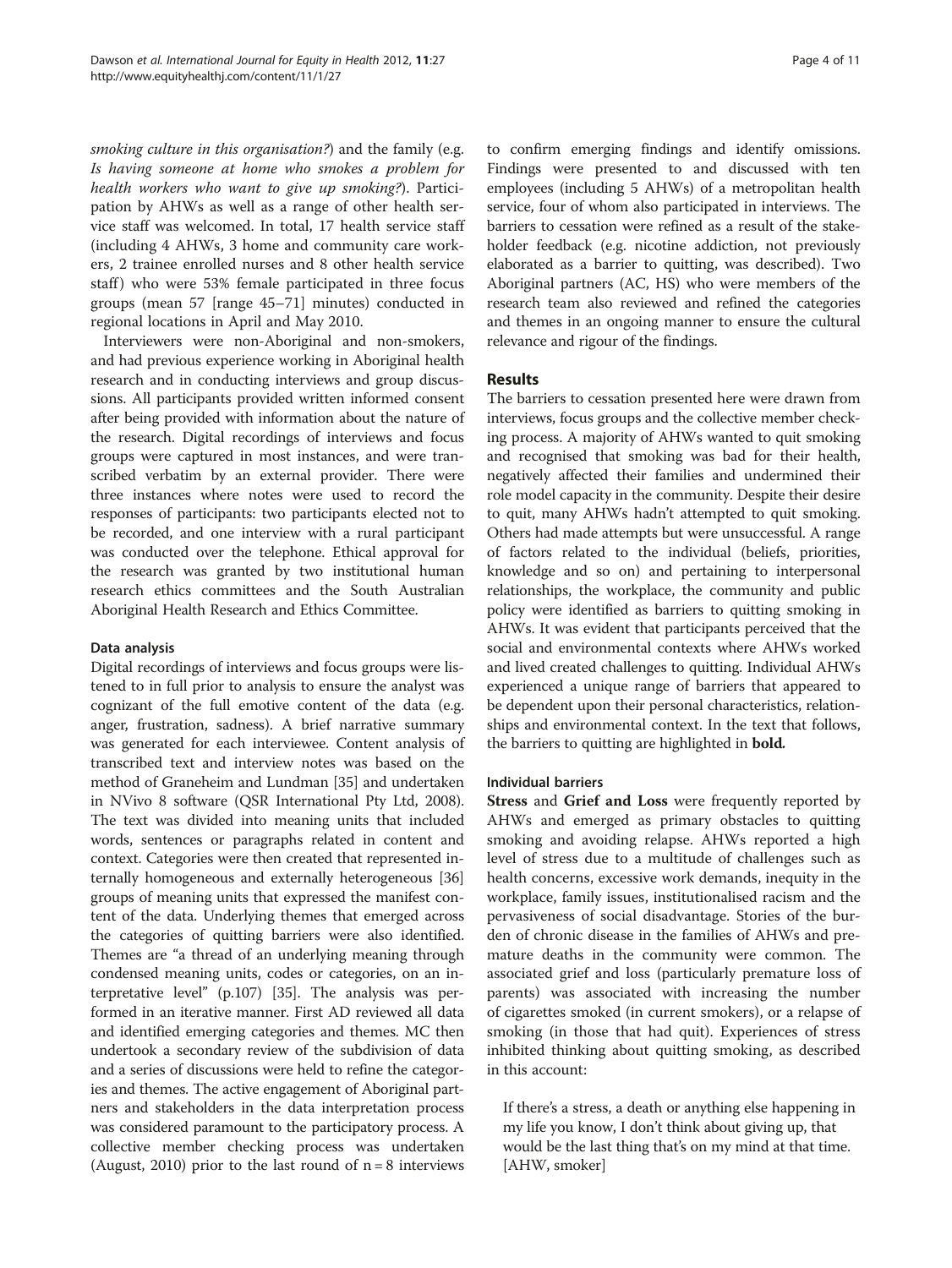A range of Fears inhibited some AHWs from embarking on a quit attempt, and being successful in quitting smoking. The concerns included fear of failure ("it's a shame job"), fear of feeling sick during the quit attempt, fear regarding weight gain, and also fear of losing an effective coping mechanism. As an exsmoker observed:

People have this fear of, if I give up, I'm not going to be able to cope with my life; the cigarette, I need the cigarette. [Non-AHW, ex-smoker (shadowed data)]

There were some, albeit few, AHWs who believed that their Smoking wasn't a problem. Though most AHWs were aware of the risks of tobacco use, respondent's stories also revealed an attitude (in relation to cancer and other diseases) that "it's not going to happen to me". There were AHWs who attempted to rationalise and legitimise their smoking by contrasting their habit with others whose lives were more seriously impacted by tobacco.

No I don't see my smoking as a problem because I can go without, I'm not pulling my hair out if I don't have any, or I'm not spending my last money on it or I'm not going without something just to buy a packet of smokes. [AHW, smoker]

On the other hand, there were AHWs who knew their smoking was a problem, but shared that Quitting was not the greatest priority in their lives. AHWs delayed quitting smoking because they were addressing other health concerns (such as losing weight or controlling their diabetes) or managing housing, family or financial concerns that demanded immediate attention. As a manager observed in relation to AHW staff:

People have got so many issues, smoking is the least of them, there's just so much who cares, who cares if you smoke there's all this other stuff going on. [Manager, non-smoker (shadowed data)]

In some AHWs there was a Lack of knowledge about quit methods. One respondent suggested that this was a result of doctors having insufficient time to provide adequate smoking cessation advice. Others suggested that once a particular method had been attempted unsuccessfully they were unwilling to try it again, highlighting a misunderstanding regarding the importance of multiple attempts. A range of respondents told of uncertainty about the relative benefit and harms of using pharmacological quit supports. In this account, an AHW smoker spoke of potential harms resulting from 'patches' (i.e. nicotine replacement therapy):

You know there was one old man in town here and he used to smoke all his life and I think young people are very superstitious too, well I am, as a health worker I shouldn't be like that but yeah, he was smoking all his life and then he put a patch on and I think he had a heart attack and he ended up passing away. [AHW, smoker]

For those AHWs with an interest in quitting smoking, a Perceived lack of access to relevant quit tools was another barrier to quitting smoking. Many respondents felt that the Quitline (a telephone counselling quit support service) was not culturally appropriate for Aboriginal people. One respondent identified that challenges to accessing information on the internet was an obstacle, and others identified the cost of quit supports (e.g. nicotine replacement therapy) created a barrier to quit attempts.

I've even thought about buying patches but when I look at the price of patches and look at the price of cigarettes I say no, cigarettes are cheaper. [AHW, smoker].

Only a small number of respondents identified that Nicotine addiction was a hindrance to quitting. Other personal, social and environmental features were commonly and consistently identified, but biological dependence on nicotine as a challenge to quitting was rarely articulated.

#### Interpersonal barriers

While some AHWs shared positive stories about being encouraged to quit, many respondents spoke about a Social pressure to smoke. Living with smokers and being surrounded by smokers in social networks contributed to this. A pressure to smoke was often described in social situations where there were a high proportion of smokers present, or when the gathering involved drinking alcohol.

In that social situation where you're having a few drinks, "come on have a smoke, come on, come on, you smoke" and you just give in because it's too hard to keep saying no, no, no and you just lose your motivation. [Manager, non-smoker (shadowed data)]

Many respondents were reticent to give up smoking because they did not want to feel disconnected from their social network or miss out on the social time of the day when smokers congregated together outside. Social exclusion when quitting occurred when the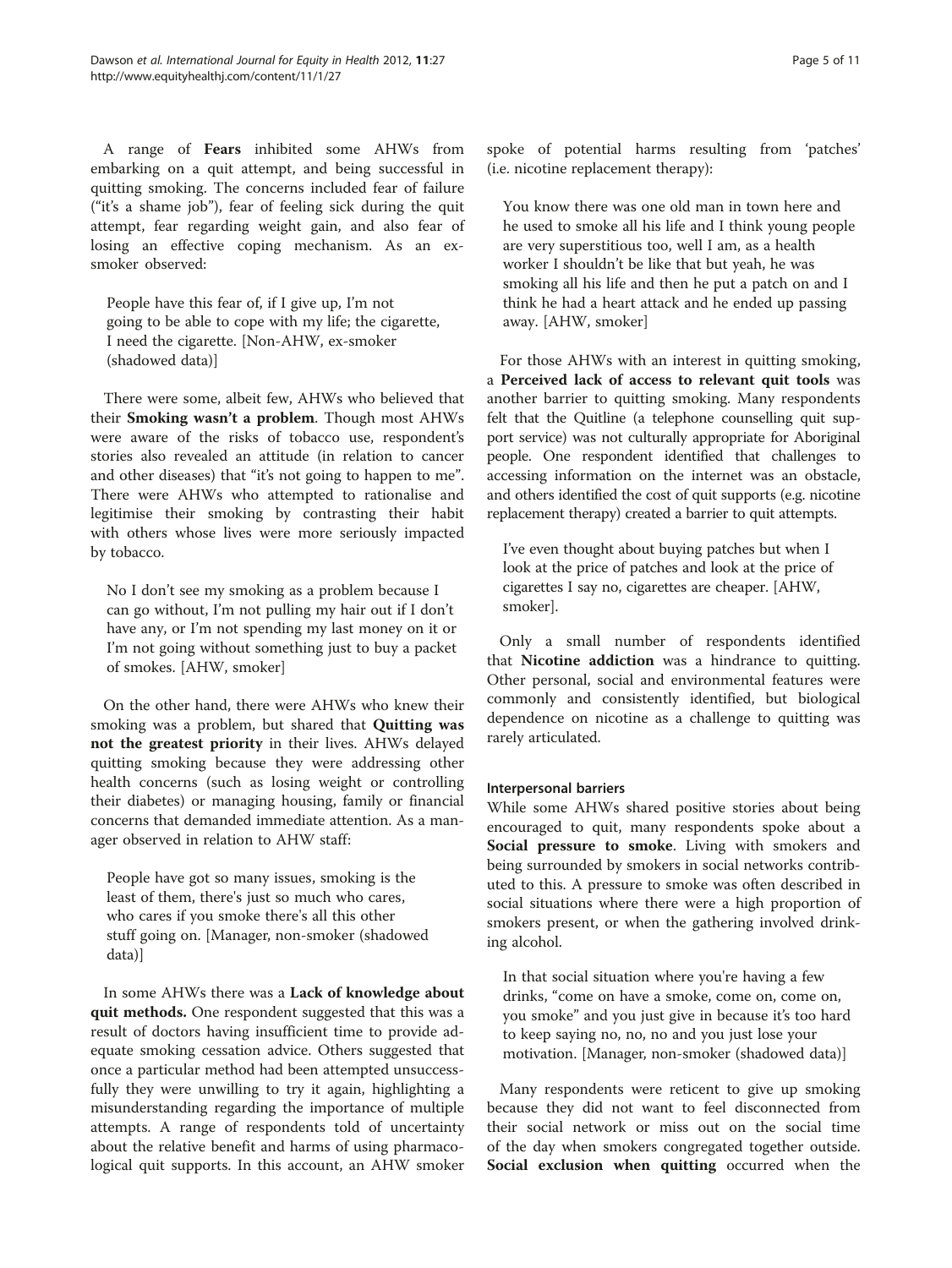family, colleagues or social network of the AHW were offended by their non-participation in smoking. One respondent told of how he regularly provided cigarettes to members of his extended family, and how his family reacted negatively when he decided to quit. His experience of exclusion was so strong that he took up smoking again because sharing cigarettes was central to his role in the family and important for maintaining connectedness. The extent of exclusion experienced by quitters in the workplace is aptly described in this account:

I mean staff aren't probably as supportive for you quitting as they should be and you sometimes feel like a leper within your own organisation. [AHW, smoker]

A Lack of role models and support also impeded quitting in some AHWs. Many participants knew few friends, colleagues or family members who had successfully quit, and some participants couldn't identify any successful quitters. A lack of role models engendered the sense that quitting was foreign.

Interviewer (I): How many people do you know who have successfully quit smoking?

Participant (P): You know that's a good question, off the top of my head, I can't think of one.

I: Do you think that might make a difference if you had positive role models around you who had actually succeeded?

P: Definitely. [AHW, smoker]

Furthermore, while some AHWs were supported in their quit attempts, others spoke of a lack of support for quitting in their family and social network, often because people around them were intolerant of mood changes that resulted from the challenges of quitting.

Well the minute he noticed a slight difference in my moods he'd say 'You're hanging out for a smoke, why don't you go and buy yourself a packet' so it wasn't helpful. [AHW, ex-smoker]

Some smokers experienced Pressure to quit from non-smokers which made them feel they were getting 'picked on'. This experience made some AHWs want to smoke more, and demonstrates that there's a fine line in the encouragement that AHWs need to move towards quitting.

[It] became a defiant stand for me because I'm not a person to sort of bend over, or fall down, and so I dug my heels in. [AHW, ex-smoker]

In a similar vein, a small number of respondents felt that Unwanted attention during quit attempts made them more likely to relapse. It seems that even wellwishing comments like "you're doing such a good job" were a barrier to successfully quitting because they reminded the AHW about their craving for a cigarette.

I mean if you are constantly reminded of the fact that you smoke or you used to smoke... you think "oh my god, like, I need a smoke" ... don't talk about it because now I feel like it. [AHW, ex-smoker]

#### Workplace barriers

Where Smoking was common in health workers, quitting appeared to be more difficult. A high prevalence of smoking in Aboriginal health staff perpetuated the sense that smoking was commonplace and therefore acceptable. It also increased the likelihood of being encouraged to smoke by co-workers. In contrast, where there were few smokers in the workplace, a lack of solidarity created a challenge to continuing smoking for this health worker:

Who have I got to smoke with? It's a very lonely road by yourself. [AHW, smoker]

Some respondents believed that Organisational culture enabled smoking. That is, in some workplaces it was considered acceptable to go outside to smoke throughout the working day without any restrictions placed on smoke breaks. Though uncommon, there were AHWs who noted that smoking with Aboriginal clients was an efficient means to create a common bond.

If you go and sit on a thing under the tree and have a smoke with them you're going to get a whole bigger story than what you do sitting in the clinic room writing notes. [Manager, smoker (shadowed data)]

Furthermore, respondents described collective social interactions where staff (smokers and non-smokers) would congregate outside to yarn with a cigarette or cup of tea or coffee. These features of organisational culture were more likely to be present where a high proportion of staff were smokers or when senior managers were smokers. As one participant identified:

Organisational culture is key to organisational behaviour. If the organisation allows smoking and ongoing smokos then health workers will continue believing that smoking is normal and will be less likely to move towards quitting. [Non-AHW, ex-smoker]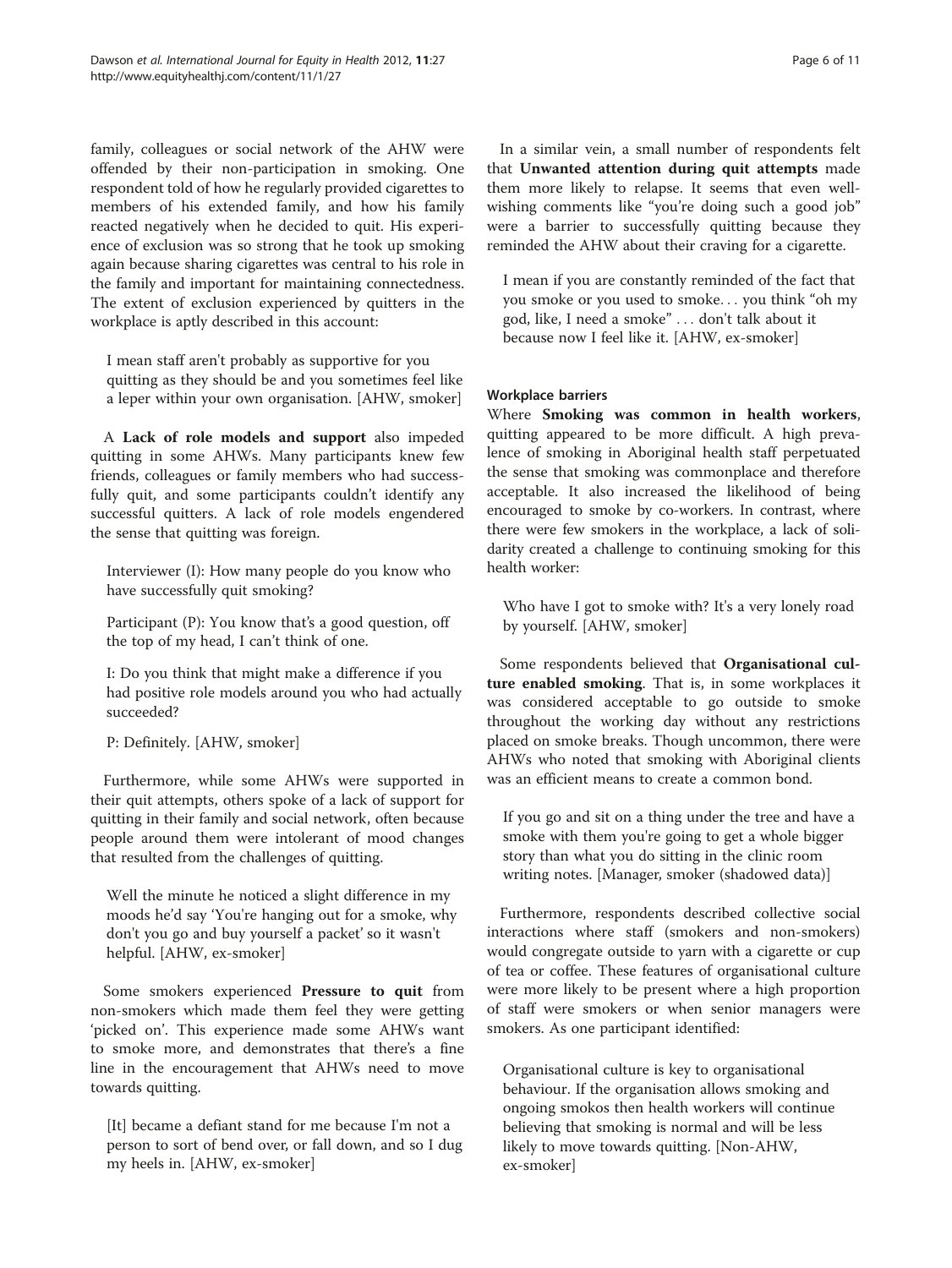In some work environments, Challenges to implementation and enforcement of Smokefree policy made quitting smoking difficult. In health services with a Smokefree policy, some AHWs admitting getting the urge and having to "sneak" out the front to have a cigarette. Some managers reported that they did not enforce Smokefree policies because it was detrimental to their relationships with staff. Other managers attempted to implement policies but spoke of difficulties in achieving staff compliance.

I've asked staff members to comply with these policies and procedures, and these dates, but when I look, I still see six people smoking out there. [Manager, non-smoker]

Implementation of Smokefree policy was particularly difficult where managers were smokers:

There's some [staff] that are consistently smoking and that might be with, you know, one of their clients or whatever which we've talked about, like, at a team level and said you know we shouldn't be endorsing that. If you're going to have a smoke you need to do it privately. But again, enforcing this is really hard when I'm a smoker. [Manager, smoker]

#### Community barriers

The stories shared reflected that Smoking was pervasive and acceptable in many Aboriginal communities. This undermined the motivation for quitting in some AHWs. The acceptability of smoking was perpetuated by significant numbers of Aboriginal smokers and the scarcity of successful quitters. The high prevalence of smoking in community members was believed to be influenced by historical contexts such as the pivotal role of bush tobacco in traditional Aboriginal society and the promotion of manufactured tobacco during and following colonisation. Within this smoking culture, smoking behaviours weren't questioned or challenged and respondents experienced an Inability to avoid smoking in community environments.

Well I mean I can only say it's just so hard to get over that addiction when you're surrounded by so many other people that smoke and it is part of your social time of the day to meet and smoke, yeah it's terribly difficult. [Manager, non-smoker (shadowed data)]

While the pervasiveness of smoking in community members made quitting difficult for AHWs, there was a growing awareness of the harms of smoking due to health promotion campaigns and Smokefree policies. One AHW told of hiding his cigarette when out in

public so that no-one could see what he was doing, and another health service employee spoke about educating her grandchildren so that the culture of smoking did not continue into the next generation.

We're teaching them to say "yucky smoke". [Non-AHW, smoker]

#### Policy barriers

Policy level features were infrequently identified as barriers to smoking cessation in AHWs. There was one respondent, however, who felt that a Lack of policies to promote Smokefree environments was a barrier to quitting because smokers were regularly exposed to smoking in the community (such as when going to sporting events, playgrounds, the supermarket, and so on). Another respondent suggested that Short-term funding of tobacco programs was an obstacle to quitting because insufficient investment resulted in inadequate support for AHWs in relation to quitting.

I just hope the funding comes through and that it can be supported for an ongoing period of time, not 1 or 2 years and starts and stop, because we need something sustainable. [Manager, non-smoker]

#### Thematic summary

There were three overarching themes evident in the data. First, though smoking was known to be increasingly prohibited in society (e.g. due to Smokefree policies in restaurants and the workplace) and was restricted in many families (such as not smoking in the home), there remained an overall normalisation of smoking in Aboriginal society. There were some AHWs who had anti-smoking influences at home or at work, but a widespread culture of smoking in the extended families and social networks of AHWs perpetuated the notion that smoking was tolerable. Second, AHWs were burdened by stress and grief because of multiple responsibilities in their families and workplaces and a multitude of social and environmental stressors (e.g. deaths in the community, dispossession, racism and social disadvantage) which meant that quitting smoking could not be prioritised in their lives. Third, participants spoke of a scarcity of knowledge, resources and supports for quitting that were culturally relevant.

#### **Discussion**

This is the first in-depth qualitative exploration of the barriers to quitting smoking experienced by AHWs. Addressing known barriers to quitting smoking is considered a key feature of successful smoking cessation programs in Indigenous populations [[11](#page-9-0)]. Promotion of the health of the Aboriginal health workforce, including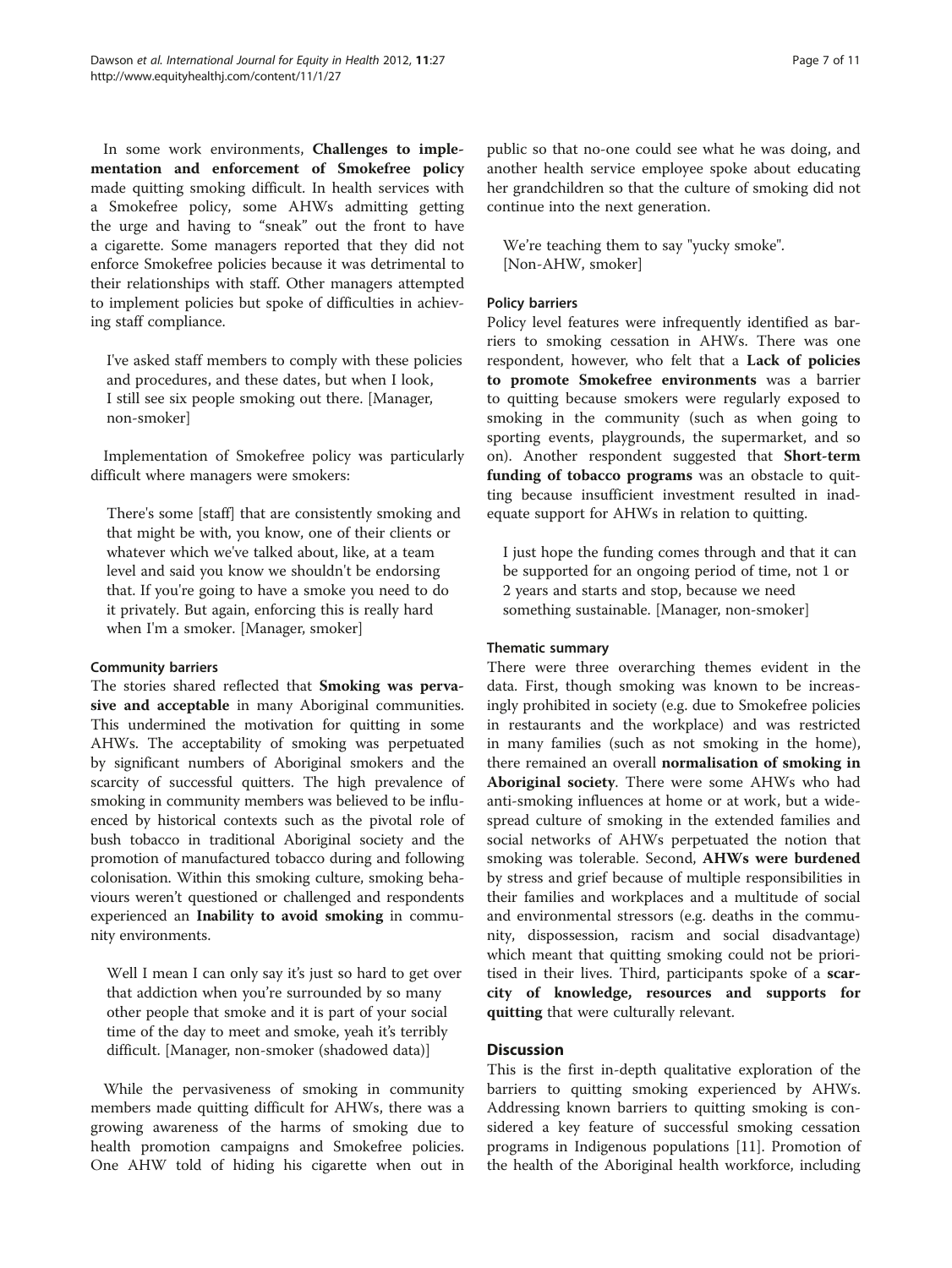prioritising smoking cessation, is considered key to achieving the goals of the South Australian government's health care plan for the Aboriginal population [\[37](#page-10-0)]. Our findings elaborate the range of quitting barriers that exist for AHWs and can be used to inform the development of programs to support AHWs to quit smoking. A reduction of smoking in AHWs could result in improved smoking cessation services and thereafter reduced rates of smoking in the Aboriginal population. This population level benefit is in addition, of course, to potential health gains for AHWs themselves.

Inequitable and challenging environmental conditions provided frequent sources of stress that created a barrier to quitting smoking in AHWs. Stress as a result of racism (in the forms of name calling, denial of cultural identity and discrimination) was frequently reported by AHWs. Systematic review evidence demonstrates selfreported racism is consistently associated with smoking tobacco [\[38](#page-10-0)]. In the workplace, AHWs reported stress due to excessive work demands and inequity in employment and training opportunities. These stories mirror the reflections of Mitchell and Hussey [\[13](#page-9-0)] who describe that AHWs are "asked to take on many roles at once" and be "everything to everyone" (p.529). The disparity in employment and training opportunities between Aboriginal and non-Aboriginal health staff has been recognised previously [\[39](#page-10-0)]. In the extended family, grief and loss due to premature deaths of loved ones, and stress due to the presence of social marginalisation and disadvantage (e.g. poverty, unemployment, housing issues, violence, and drug and alcohol abuse) was commonly expressed. The reduced life expectancy of the Aboriginal population [[40](#page-10-0)] and the association between social economic position and smoking status is demonstrated in empirical data [[41\]](#page-10-0). Our findings indicate that efforts to reduce smoking in AHWs must target environmental stressors that pervade the lives of AHWs and perpetuate smoking.

Culture is highly influential in tobacco uptake, use and cessation [\[42\]](#page-10-0) and is reflected in lifestyles, ways of living together, values, traditions and beliefs [\[43\]](#page-10-0). Nicotine ingestion has a long history in Aboriginal culture. In traditional (pre-colonial) Aboriginal society, nicotinecontaining plants (known as bush tobacco or pituri) were selectively used in social interactions and as a bartering commodity [\[44\]](#page-10-0). With the advent of colonisation, Aboriginal peoples were widely exposed to introduced tobacco through rations and wage payments and rapidly became addicted to the physiological effects of nicotine [[45](#page-10-0)]. As a result, manufactured tobacco has become a prominent feature in Aboriginal community life [\[46](#page-10-0)]. We found a normalisation of smoking permeated the stories about the challenges of quitting for AHWs. Nonparticipation in smoking resulted in social exclusion for AHWs and this emerged as a dominant barrier to quitting and a reason for relapse. Communal smoking (i.e., yarning over a smoke) is a longstanding enabler of social cohesion in Aboriginal societies [\[46,47\]](#page-10-0), and "can be seen as a substitute for traditional activities" (p.6) [[47\]](#page-10-0). Hence, non-participation may be interpreted as a threatening behaviour because it represents a rejection of Aboriginal traditions.

Participants in this study detailed how the act of sharing tobacco was important to promote connectedness with family, peers and colleagues. This reflects the significant kinship obligations of Aboriginal peoples [\[48](#page-10-0)]. Sharing of cigarettes as an obligation of the kinship system – that governs social relationships, social control and behaviour – has been observed in other studies of Australian Aboriginal peoples [[23](#page-9-0),[47](#page-10-0)]. Interpreted from a socio-historical perspective, it could be that the chronology of disrespect and dispossession since white settlement, and the ongoing traumatisation due to racism (institutional and interpersonal) and social disadvantage may propel Aboriginal people towards seeking connection and belonging through shared smoking. In this context, the known deleterious impact of smoking on health is insufficient to motivate smoking cessation attempts in AHWs given the negative effects that would result from the loss of a highly effective socialising tool. An understanding of the barriers to quitting, and future efforts to promote smoking cessation in AHWs, clearly require an appreciation of the cultural relevance of smoking in Aboriginal society. Efforts to promote smoking cessation in AHWs must respectfully challenge the normalisation and acceptability of smoking in the family, workplace and the broader community.

This work extends previous summative studies with Aboriginal health staff where identification of barriers to quitting was a peripheral line of inquiry [\[20](#page-9-0)] and included a single focus group discussion [[14\]](#page-9-0). Many of the barriers to cessation experienced by AHWs mirror those experienced by Aboriginal people in general. Social pressure and peer influences [[23,](#page-9-0)[49](#page-10-0)] and a lack of support for quitting [[14](#page-9-0)[,47](#page-10-0)] have likewise been identified as barriers to quitting in other Aboriginal samples. The predominance of certain barriers seems to differ, however, between Aboriginal populations. For example, addiction to nicotine, commonly reported in other Indigenous samples [\[14,23,24](#page-9-0)[,47\]](#page-10-0), was infrequently identified as a barrier for AHWs. This possibly reflects the unconscious nature of nicotine addiction or that AHWs prefer not to attribute their quitting challenges to a biological addiction. Secondly, stress was a predominant barrier for many AHWs in our study, as in other studies of AHWs [[14,20](#page-9-0)] and community members [\[50\]](#page-10-0), whereas stress plays a less significant role in other Aboriginal communities [\[23](#page-9-0)]. Smoking is associated with low mastery, negative affect and depression in Canadian Aboriginal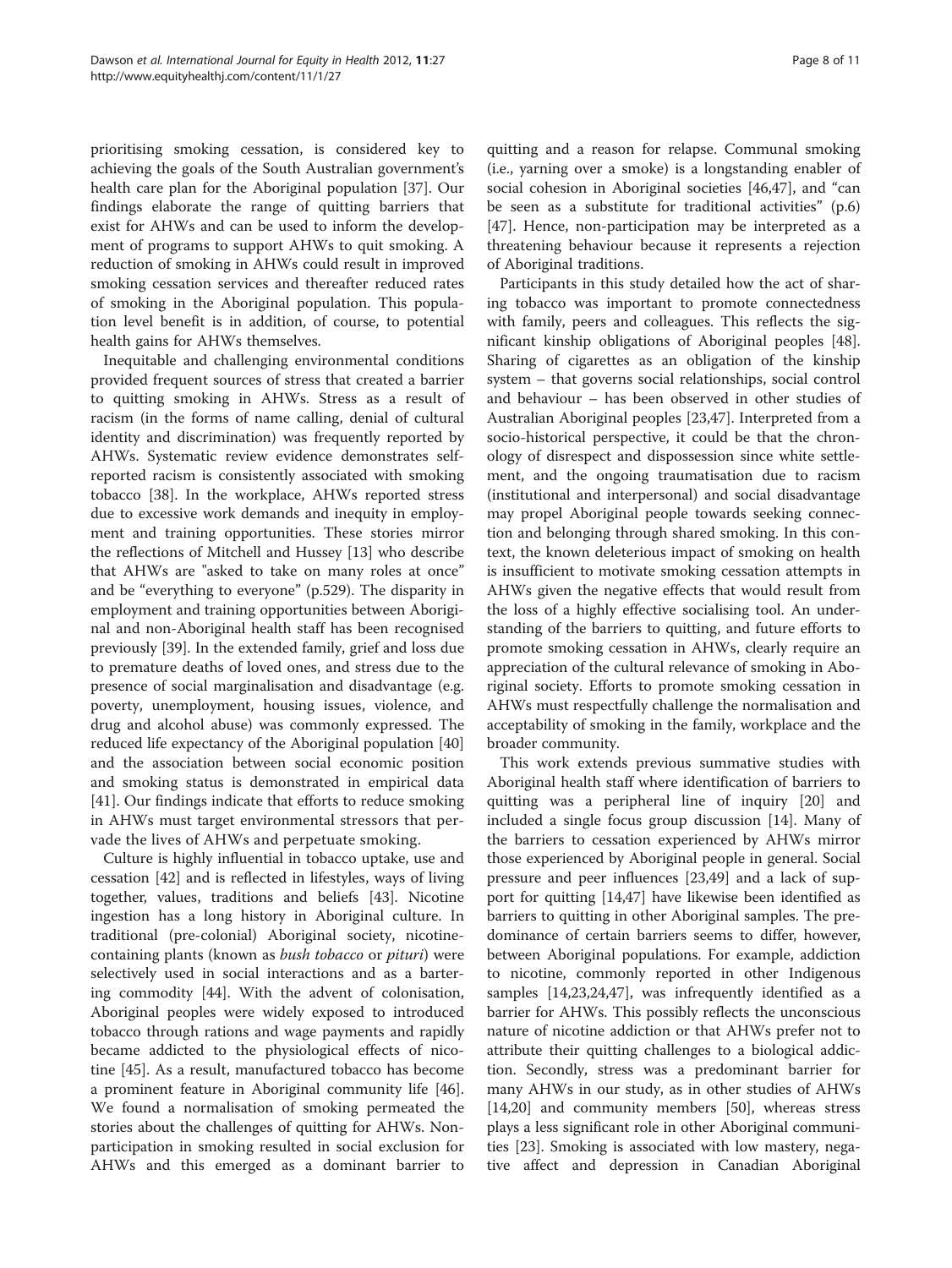peoples [\[51](#page-10-0)] and it is possible that these features contribute to the stress reported by AHWs. We propose that stress is significant for AHWs because of the challenging nature of their role. Programs to promote smoking cessation in AHWS must address their unique stressors.

AHWs are mandated to provide quality care to clients with complex health and social problems, and must reconcile cultural obligations with the sometimes conflicting expectations of a western health system. In addition to these challenging work demands, AHWs are perpetually grieving the often premature loss of their clients and other community members, and many in government health services report experiences of institutionalised racism [[52\]](#page-10-0). The de-motivating influence of the normalisation of smoking is potentially magnified in those AHWs exposed to pro-smoking organisational culture in addition to widespread smoking in their family and community. Hence, efforts to promote smoking cessation in AHWs must rely not only on individual-level strategies but also include a multidimensional suite of strategies that target the organisational environment. An organisational change process is needed to address workplace stressors and other smoking cessation barriers to create enabling conditions for quitting smoking.

The multi-level and inter-related barriers characterised within the social ecological framework offer clear direction for action planning activities. The identified barriers provide discrete targets for ecologically designed programs. Findings highlight that individual-level strategies are important (e.g. optimised smoking cessation training to address lack of knowledge about quit methods, subsidised nicotine replacement therapy to address nicotine addiction) but will only be effective if implemented alongside community-level strategies (e.g. culturallyrelevant social marketing to challenge the normalisation of smoking) and an organisational change process that ameliorates interpersonal-level stressors (e.g. social exclusion when quitting) and workplace-level stressors (e.g. excessive work demands) to create environmental conditions conducive to quitting. These strategies must be enabled and reinforced by policy-level change such as sustainable funding arrangements. Ecological approaches that address social and environmental conditions have likewise been indicated for other Australian Aboriginal populations [[23](#page-9-0),[24](#page-9-0)].

Knowledge translation activities have already commenced utilising these findings. The identified barriers to cessation have been presented back to stakeholders to facilitate brainstorming of stakeholder-derived strategies to combat the challenges of quitting. A consultative ground-up approach to action planning is considered paramount to the development of culturally relevant programs that can respectfully enable AHWs to quit smoking and remain abstinent.

Our findings are potentially transferable to AHWs and health professionals in a similar role in other regions across Australia and may also be relevant to Indigenous populations in other countries sharing a similar history of colonization and tobacco use. The sampling framework we employed (that included health service management and tobacco control personnel in addition to individual AHWs) was a strength of the study as it enabled the identification of barriers to quitting faced by AHWs in the workplace, community and broader policy level contexts that have not been previously elaborated. A lack of descriptive data for participants (e.g. age, qualifications) is a limitation of the study. The non-Aboriginality of the interviewers is another potential limitation of the data collection process because Aboriginal health staff may have felt uncomfortable sharing their stories with interviewers from a different background. Efforts were made to recruit Aboriginal interviewers but were unsuccessful. Hence, cultural mentorship was provided to non-Aboriginal interviewers by two Aboriginal research partners to ensure culture cultural protocols were respected and researchers felt comfortable conducting interviews. The cultural mentors assisted the development of interview questions and provided ongoing advice, support and feedback to interviewers during formal meetings and through informal post-interview debriefings. The interviewees who agreed to participate appeared comfortable with non-Aboriginal interviewers and shared intimate details of their experiences. This may reflect the successful cultural mentorship provided and the manner in which the Tackling Tobacco Coordinator vouched for the sincerity and credibility of the research team. The partnership and support of the Aboriginal Health Council of South Australia may have also enhanced the trust of health service managers and staff. Despite this, it is probable that smokers who were resistant to quitting would have been less likely to participate in our study. We collected shadowed data (where respondents shared stories about the experiences of others) [\[34\]](#page-10-0), and invited Aboriginal stakeholders to contribute to the interpretation of findings to compensate for any potential sampling bias.

### Conclusions

There were multilevel factors that created barriers to quitting smoking in AHWs. Personal obstacles such as stress and grief, lack of knowledge about quit methods and lack of access to quit tools were reported. Peer influences were important and included a social pressure to smoke, social exclusion during quitting and lack of role models. In the workplace there were many AHWs who smoked, organisational practices that enabled smoking and challenges to implementation of Smokefree policy. A culture of smoking at the community level made it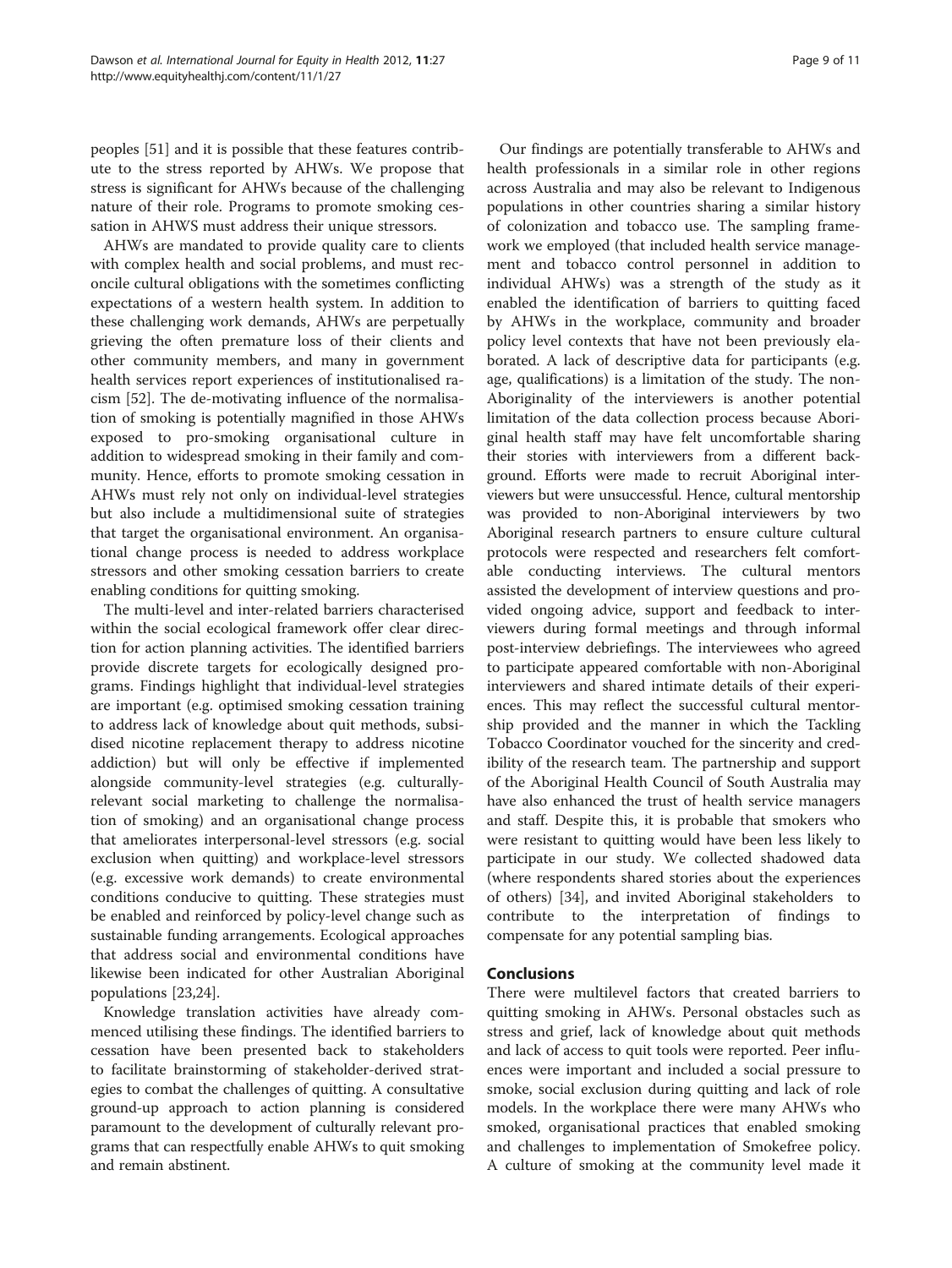<span id="page-9-0"></span>difficult for AHWs to avoid smoking. Participants also identified policy-level features such as inadequate funding of tobacco programs and lack of Smokefree public spaces as barriers to quitting. Considered together, an overall normalisation and tolerance of smoking existed in the social networks of AHWs which undermined their ability to quit.

These findings indicate that multidimensional smoking cessation programs are needed to support AHWs to quit smoking. For some AHWs, individual level features were predominant barriers, and for others social influences and pro-smoking environments were greater obstacles. Hence, flexible smoking cessation programs that can be targeted to local needs are indicated. Efforts aimed at enabling smoking reduction in AHWs need to challenge the normalisation of smoking in Aboriginal society. Offering AHWs culturally-relevant information, skills and resources to quit smoking is important, however success is more likely to occur if quitting is enabled through ecological programs that reduce the broader social and environmental stressors that cause burden in the lives of AHWs.

#### Competing interests

The authors declared no potential conflicts of interest with respect to the research, authorship, and/or publication of this article.

#### Authors' contributions

AD undertook data collection and analysis and drafted the manuscript. HS provided cultural mentoring during the study, assisted in analysis and refined the manuscript. AC participated in the design and coordination of the study, provided cultural mentoring, assisted in analysis and refined the manuscript. MC and MD conceived of the study, were responsible for its design and coordination, and refined the manuscript. MC also undertook data collection and secondary review of the analysis. All authors read and approved the final manuscript.

#### Acknowledgements

We thank the management of health services across South Australia who accepted our invitation to be involved in the study, and we thank the Aboriginal Health Workers and health service personnel who volunteered to participate in the research. We thank Stella Artuso for her contributions to the study design and data collection. Ethical approval for the study was granted from the Human Research Ethics Committee, SA Health, Government of South Australia (256/09/2011), the Human Research Ethics Committee, University of South Australia (P240/08) and the Aboriginal Health Research and Ethics Committee, Aboriginal Health Council of South Australia (04-08-257). The South Australian Department of Health funded this research through the Strategic Health Research Program (SM-11621). The views expressed in this manuscript are those of the authors and not the South Australian Minister for Health or the South Australian Department of Health. Margaret Cargo was supported by an Australian Research Council Future Fellowship (FT100100312).

#### Author details

<sup>1</sup>University of South Australia, Sansom Institute for Health Research, Social Epidemiology and Evaluation Research Group, GPO Box 2471, IPC: CEA-01 Adelaide, South Australia 5001, Australia. <sup>2</sup>Aboriginal Health Council of South Australia, 9 King William Road, Unley, South Australia 5061, Australia.

#### Received: 21 November 2011 Accepted: 7 May 2012 Published: 23 May 2012

#### References

1. Doll R, Hill A: Smoking and carcinoma of the lung. Preliminary report. Br Med J 1950, 2(4682):739–748.

- 2. Wynder E, Graham E: Tobacco smoking as a possible etiologic factor in bronchogenic carcinoma: a study of 684 proved cases. JAMA 1950, 143(4):329–336.
- 3. Levin M, Goldstein H, Gerhardt P: Cancer and tobacco smoking; a preliminary report. JAMA 1950, 143(4):336–338.
- 4. Freeman B, Chapman S: Tobacco advertising and promotion. In Tobacco in Australia: Facts and Issues. 3rd edition. Edited by Scollo M, Winstanley M. Melbourne: Cancer Council Victoria; 2008.
- 5. Carroll T: Social marketing and public education campaigns. In Tobacco in Australia: Facts and Issues. 3rd edition. Edited by Scollo M, Winstanley M. Melbourne: Cancer Council Victoria; 2008.
- 6. Barnsley K, Freeman B: Smokefree environments. In Tobacco in Australia: Facts and Issues. 3rd edition. Edited by Scollo M, Winstanley M. Melbourne: Cancer Council Victoria; 2008.
- 7. Scollo M: The pricing and taxation of tobacco products in Australia. In Tobacco in Australia: Facts and Issues. Edited by Scollo M, Winstanley M. Melbourne: Cancer Council Victoria; 2008.
- 8. Winstanley M, White V: Trends in the prevalence of smoking. In Tobacco in Australia: Facts and Issues. 3rd edition. Edited by Scollo M, Winstanley M. Melbourne: Cancer Council Victoria; 2008.
- 9. Australian Bureau of Statistics: National Aboriginal and Torres Strait Islander Survey. Cat. No. 4395.0. Canberra, Australia: Australian Bureau of Statistics; 1996.
- 10. Australian Bureau of Statistics: National Aboriginal and Torres Strait Islander Social Survey, 2008. Cat. No. 4714.0. Canberra, Australia: Australian Bureau of Statistics: 2009.
- 11. DiGiacomo M, Davidson P, Abbott P, Davison J, Moore L, Thompson S: Smoking cessation in Indigenous populations of Australia, New Zealand, Canada, and the United States: elements of effective interventions. Int I Environ Res Publ Health 2011, 8(2):388-410.
- 12. Australian Institute of Health and Welfare: Aboriginal and Torres Strait Islander health labour force statistics and data quality assessment. Cat. no. IHW 27. Canberra: Australian Institute of Health and Welfare; 2009.
- 13. Mitchell M, Hussey L: The Aboriginal health worker. Med J Aust 2006, 184(10):529–530.
- 14. Mark A, McLeod I, Booker J, Ardler C: Aboriginal health worker smoking: a barrier to lower community smoking rates? Aboriginal Islander Health Worker J 2005, 29(5):22–26.
- 15. Thompson M, Robertson J, Clough A: A review of the barriers preventing Indigenous health workers delivering tobacco interventions to their communities. Aust New Zeal J Publ Health 2011, 35(1):47–53.
- 16. Thompson M: What Are Indigenous Health Workers Saying about Their Smoking Status: Does It Prevent Them Providing Tobacco Information and/or Quit Support to the Community? Aboriginal Islander Health Worker J 2010, 34(2):3–5.
- 17. Pilkington A, Carter O, Cameron A, Thompson S: Tobacco control practices among Aboriginal health professionals in Western Australia. Aust J Prim Health 2009, 15(2):152–158.
- 18. Harvey D, Tsey K, Cadet-James Y, Minniecon D, Ivers R, McCalman J, Lloyd J, Young D: An evaluation of tobacco brief intervention training in three indigenous health care settings in north Queensland. Aust New Zeal J Publ Health 2002, 26(5):426–431.
- 19. Andrews B, Oates F, Naden P: Smoking among Aboriginal health workers: findings of a 1995 survey in western New South Wales. Aust New Zeal J Publ Health 1997, 21(7):789–791.
- 20. Kerdel K, Brice G: Exploring the smokescreen reducing the stress: Action research on tobacco with Aboriginal primary health care workers in Adelaide. Adelaide: Aboriginal Health Council of South Australia, Inc; 2001.
- 21. Maksimovic L: Characterising the smoking status and quit attempts of Aboriginal Health Workers in South Australia: A quantitative study with smoking cessation implications. Honour's thesis. Adelaide: University of South Australia; 2009.
- 22. Vos T, Barker B, Begg S, Stanley L, Lopez A: Burden of disease and injury in Aboriginal and Torres Strait Islander Peoples: the Indigenous health gap. Int J Epidemiol 2009, 38(2):470–477.
- 23. Johnston V, Thomas D: Smoking behaviours in a remote Australian Indigenous community: the influence of family and other factors. Soc Sci Med 2008, 67(11):1708–1716.
- 24. Wood L, France K, Hunt K, Eades S, Slack-Smith L: Indigenous women and smoking during pregnancy: knowledge, cultural contexts and barriers to cessation. Soc Sci Med 2008, 66(11):2378–2389.